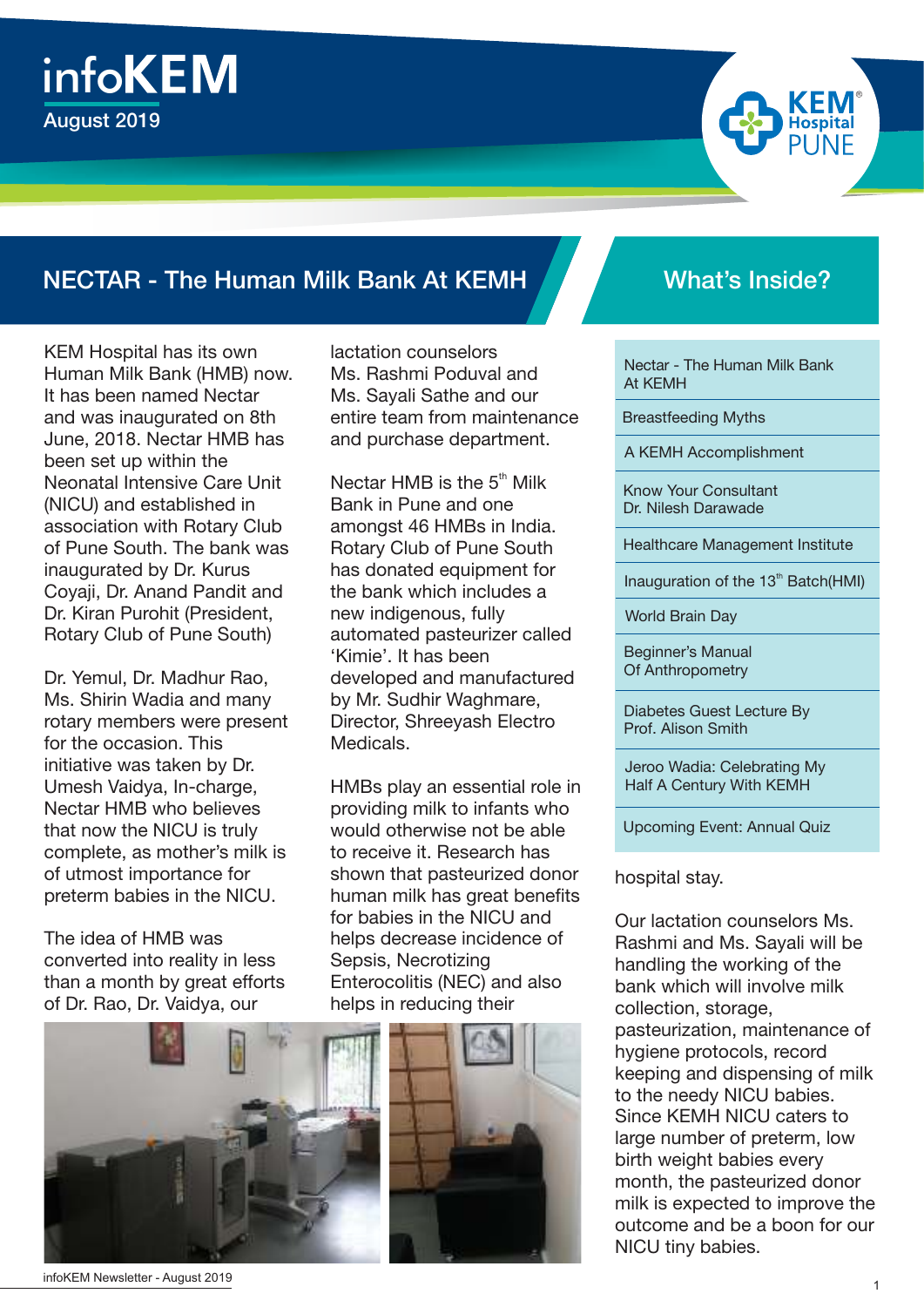#### Why Breastfeeding Matters?

Breast milk the first best form of immunization for the newborns

It provides over 300 rich nutrients to the babies that contains vital antibodies and an immunity boost

#### Dispelling Common Myths

| Myths x                                                       | <b>Truth</b>                                                                                                         |
|---------------------------------------------------------------|----------------------------------------------------------------------------------------------------------------------|
| <b>Babies require water</b>                                   | Only breast milk is<br>recommended<br>for the first 6 months                                                         |
| Sore nipples are<br>inevitable                                | Breastfeed keeping baby<br>in correct position                                                                       |
| Nursing mother needs to<br>only eat bland food                | Nursing mother can eat<br>almost everything except<br>for food that she is<br>allergic to.                           |
| Small breast produces<br>less milk                            | Size of breast doesn't<br>matter                                                                                     |
| <b>Breastfeeding prevents</b><br>you from getting<br>pregnant | Even if the mother is<br>exclusively breastfeeding,<br>it is advisable to use<br>additional birth control<br>methods |
| Lactation is impossible in<br>case of blocked ducts           | Breastfeeding is the best<br>solution to treat a<br>blocked duct                                                     |
| Never wake a sleeping<br>baby to breastfeed                   | Try to wake the baby<br>within 3 and a half hours<br>of continuous sleep and<br>feed                                 |



Empower Parents Enable Breastfeeding Now And For The Future!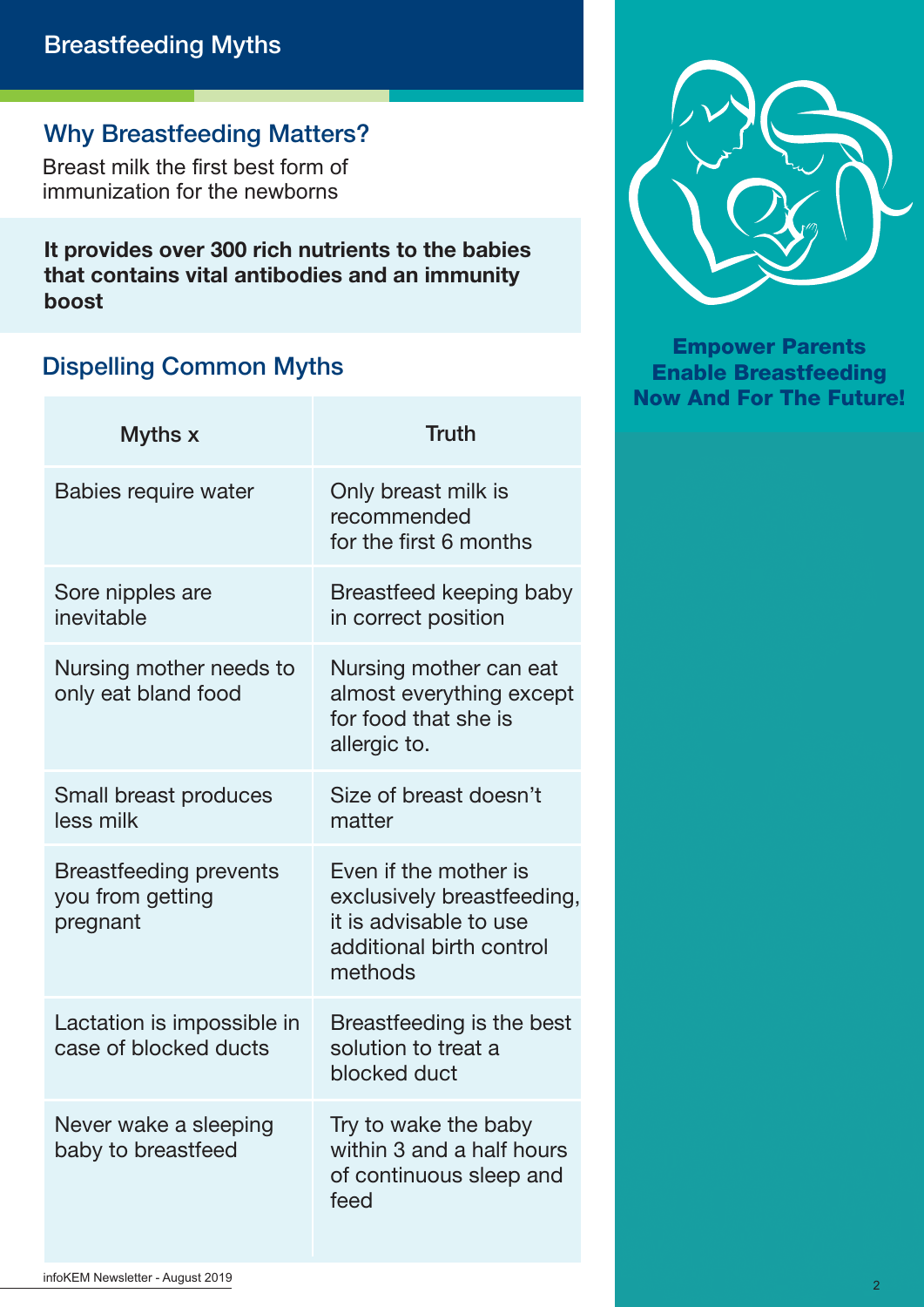#### A KEMH Accomplishment



It gives us great pleasure to inform you that 'BIG EARS', a full fledged Cochlear Implant Centre has successfully completed 13 years of service and 501 cochlear implant surgeries.

### Congratulations to Dr. Neelam Vaid and her team









infoKEM Newsletter - August 2019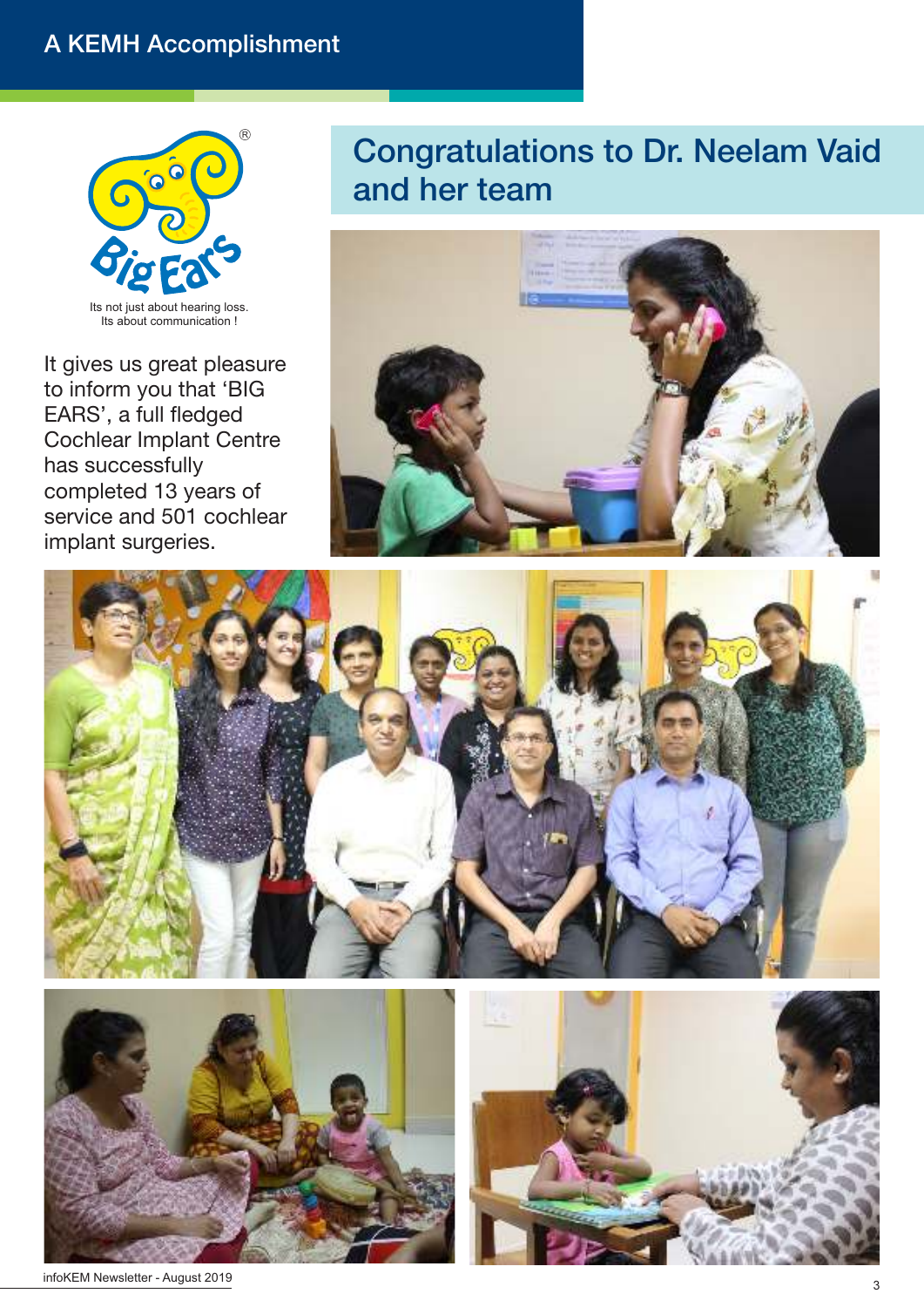#### Know Your Consultant

Dr. Nilesh Darawade belongs to Pune. He attended MES Boys' School, Sadashiv Peth and Sir Parashuram College. He was awarded many state and national talent scholarships during his schooling. He scored 2<sup>nd</sup> rank in the first ever medical entrance examination conducted in the State of Maharashtra, and went on to graduate from the Seth G.S. Medical College and KEM Hospital, Mumbai. Later, he was trained at Grant Medical College and Sir J.J. Group of Hospitals in Orthopaedics.

He returned to Pune after post graduation and worked for some time before pursuing training in subspecialty of Hand and Microsurgery at Ganga Hospital, Coimbatore. Ganga Hospital is considered the foremost training institutes in India for hand surgery. It boasts many visiting international faculty. Dr. Nilesh completed a 2 years national board training programme called 'Fellow of National Board' (FNB) in first attempt. He is the first national board-certified surgeon for Hand Surgery in state of Maharashtra and only one currently working in Pune. He also visited Kleinert Kutz Center for Hand Surgery, Louisville, USA. He is keen on teaching Orthopaedic trainees nuances of Hand Surgery.

His family includes many doctors. His father is a Maxillofacial Surgeon and mother a practicing Dental Surgeon. His brother and wife are also post graduates in



Dental Surgery. His hobbies include reading and playing badminton and following other sports.

The spectrum of hand surgery includes traumatic injury to hand including industrial crush injuries and flap cover to hand, wrist problems, wrist arthroscopy, tendinitis, nerve repairs or reconstruction, tendon transfers, paediatric hand problems, paediatric and adult brachial plexus injuries, rehabilitation of spastic hand due to brain injuries or cerebral palsy, treatment of degenerative and inflammatory arthritis of hand, tumours of upper extremity etc.

> Dr. Nilesh Darawade MS (Ortho), D (Ortho), FNB (Hand & Microsurgery) Associate Consultant Hand Surgeon

#### **Circular**

Dr. Nilesh Darawade MS (Orthopaedic), D (Orthopaedic), FNB (Hand & Microsurgery) Associate Consultant Hand Surgeon

He will conduct Orthopaedic OPD every Tuesday from 01:00 PM - 03:00 PM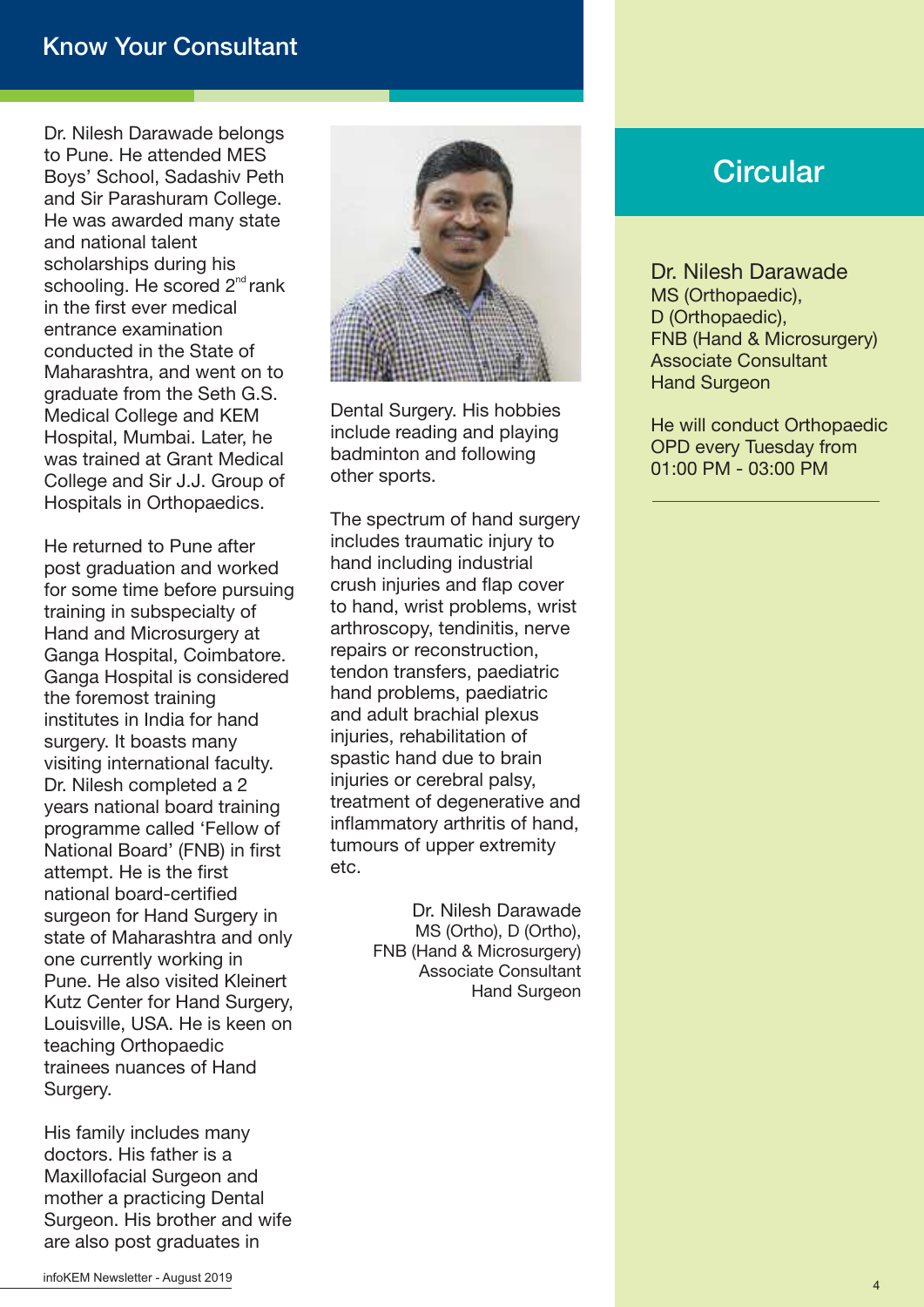Healthcare Management Institute (HMI) of KEM Hospital conducts the Postgraduate Diploma in Hospital Management program (PGDHM) under the Savitribai Phule Pune University. It is a one year part time program with a maximum intake capacity of 60 students. Students come from different parts of India and also from other countries. Over the years, HMI's reputation has grown exponentially due to the excellent quality of teaching and training in soft skills, interview techniques and management skills. This is reflected in the fact that almost all students secure good placements in a variety of healthcare sectors even before their final examinations.

The twelfth batch of PGDHM students showed their management and team work skills in organizing the most well attended seminar to date on 3<sup>rd</sup> February, 2019. The theme of the seminar was: Mandatory Hospital Accreditation – Pros and Cons. Over 150 delegates participated in the seminar

which turned out to be a resounding success.

To prove that College is not only about studies, the students got together to organize picnics out of Pune. Two picnics were organized during the academic year. The first was to Mahabaleshwar on 18<sup>th</sup> December, 2018 and the second on  $13<sup>th</sup>$  February. 2019 to Alibag. Members of the faculty also joined the fun and all had a great time. The picnics enabled the students to get to know each other on a more personal basis and develop a rapport amongst themselves and with the faculty.

The twelfth batch of PGDHM students have outperformed all previous batches in the final examination conducted by Pune University. The top six positions in the University went to the HMI students, all of whom had an outstanding grade. In addition, 13 students had A+ and A grades. Almost all these students have been placed or are working in good positions in the hospital and healthcare industry.



#### KEMH Flagships Postgraduate Diploma In Hospital Management Program

In order to provide training in quality measures in healthcare and make students aware of NABH standards, HMI launched a new certificate course in hospital accreditation in December 2018. The course has 8 modules and is conducted over a period of 8 weeks only on Sundays to enable working healthcare professionals participate in the program. To date 3 batches have been completed and the fourth is being conducted. The student response from all over Pune, Nagpur and Mumbai has been good. We were gratified to see that quite a few students had also secured jobs as NABH consultants or coordinators for different hospitals on completion of their training.

HMI's flagship vocational training course, the Postgraduate Diploma in Hospital Management program (PGDHM), continues to gain in popularity year after year with graduates and diploma holders. Sixty students (maximum capacity) have been admitted to the thirteenth batch and many more are on the waiting list. The College commenced in the second week of July. We look forward to another year of hard work with the new members of the HMI family.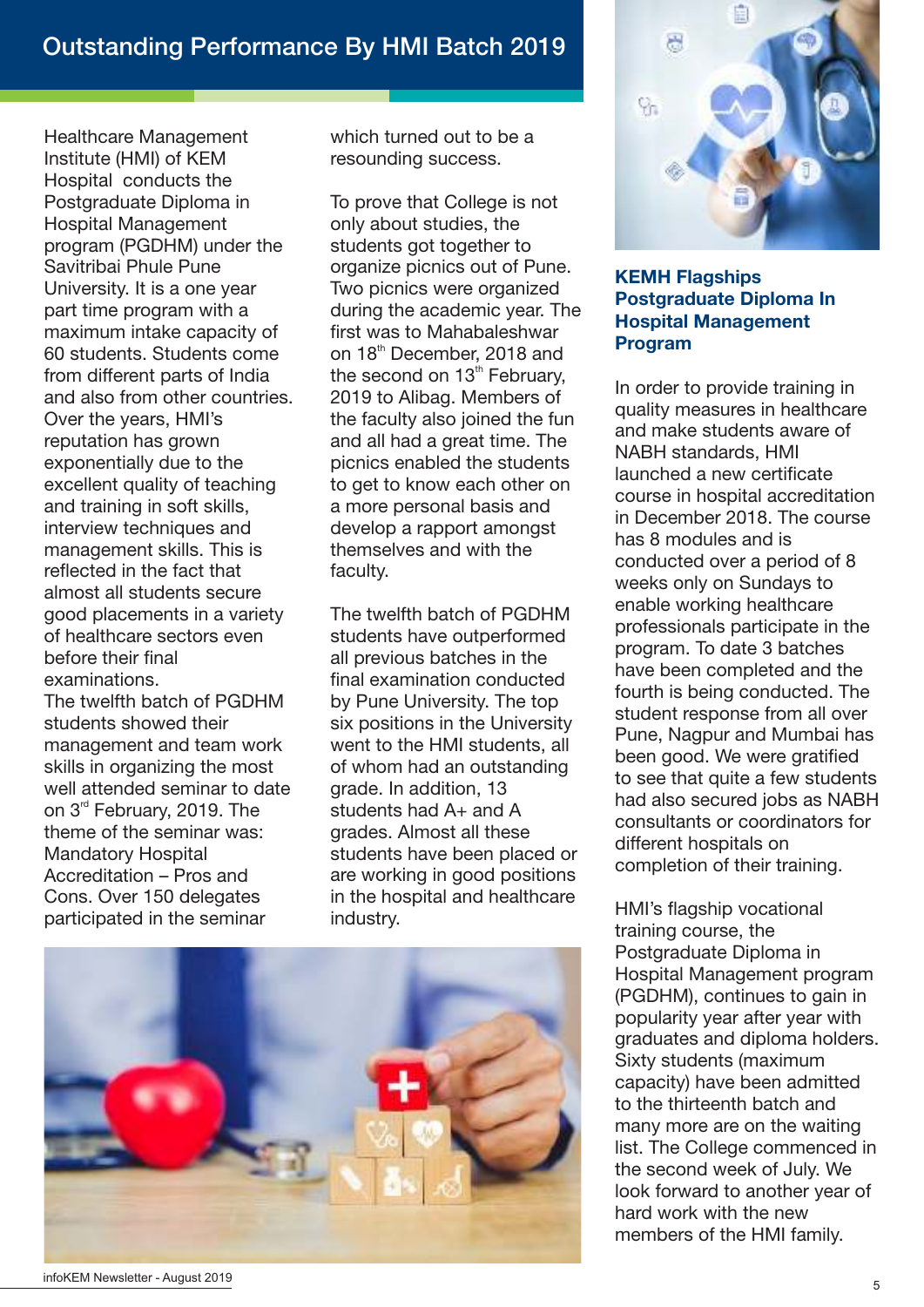#### Inauguration Of The 13<sup>th</sup> Batch Of The Healthcare Management Institute

An inauguration ceremony was held on 15<sup>th</sup> July, 2019 for the  $13<sup>th</sup>$  batch of PGDHM students at the Healthcare Management Institute (HMI) of KEM Hospital, Pune. Amongst the senior management who attended were Dr. V. L. Yemul, Medical Administrator, Dr. Madhur Rao, Sr. Deputy Medical Administrator, Dr. D. D. Shetty, Director-Academics, Dr. Tehnaz Chothia, Asst. Medical Administrator and Ms. Ananya Biswas, Asst. General Administrator. Past students were also invited –including the top six students of the  $12<sup>th</sup>$  batch who had obtained an outstanding grade in the final examination conducted by Pune University in May 2019. Dr. Yemul addressed the students and gave them an overview of the issues facing hospital managers. Dr. Rao expressed satisfaction with the way the course was being conducted and exhorted the students to study well and use the knowledge gained at the HMI in their careers. This was reiterated by Ms. Ananya Biswas, who also encouraged them to look for jobs that would match their qualifications, skills and experience.

The toppers of the previous batch were given their certificates and a memento as a token of appreciation for their excellent work throughout the past year. Students of the Certificate





Accreditation (CCHA) who had cleared their exams were also awarded certificates. Many past students spoke about their experiences at HMI and paid glowing tributes to the way in which the course was conducted, the motivation they had received from all faculty members and the fun time they had arranging and participating in picnics and seminar. The ceremony ended with a vote of thanks to all attendees and students.

HMI's flagship vocational training course, the Postgraduate Diploma in Hospital Management program (PGDHM), continues to gain in popularity year on year with graduates and diploma holders. Sixty students (maximum capacity) have been admitted to the thirteenth batch and many more are on the waiting list. We look forward to another year of hard work with the new members of the HMI family.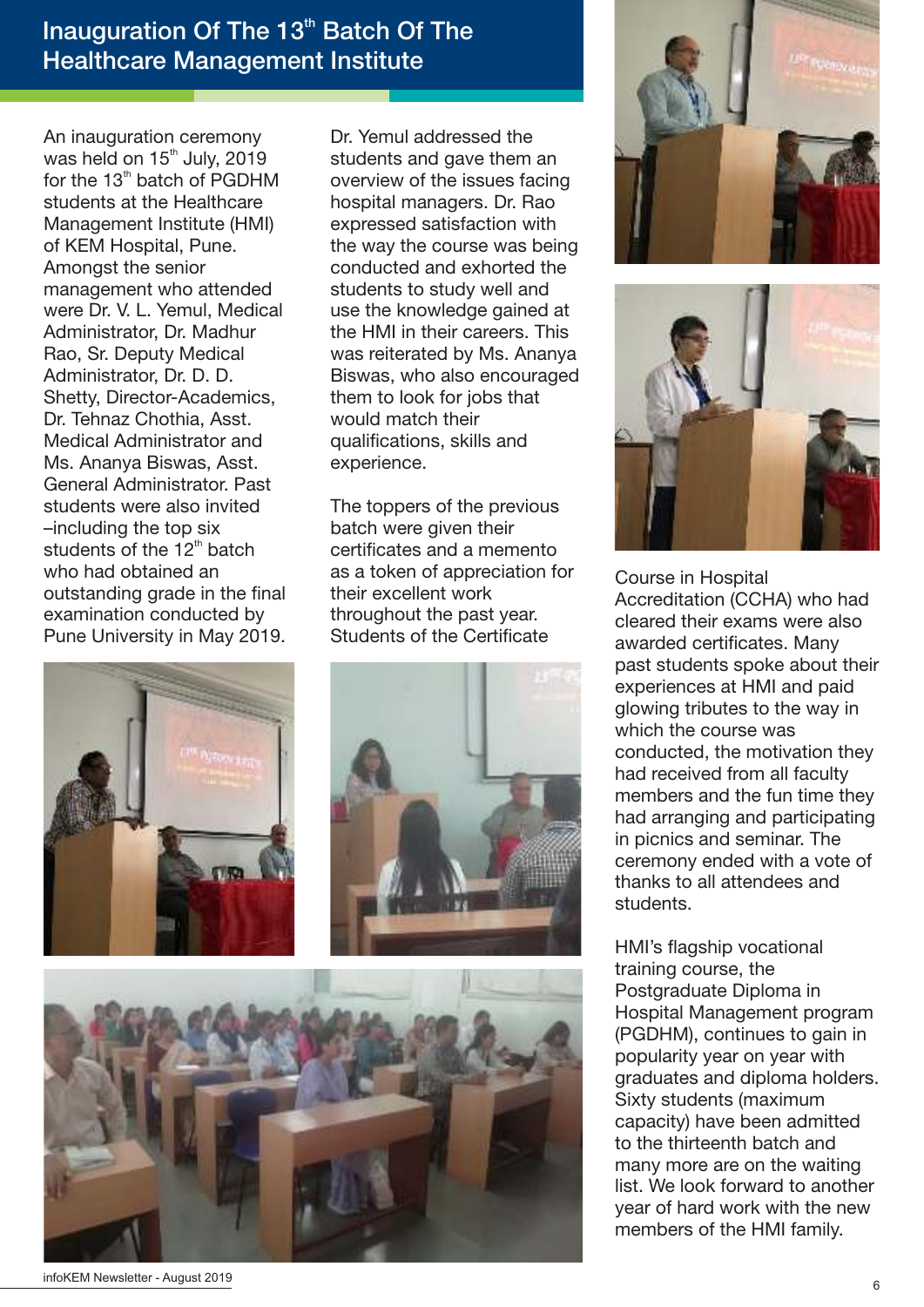#### World Brain Day - "Share The Painful Truth About #Migraine"

World Brain Day is celebrated on  $22<sup>nd</sup>$  July by the World Federation of Neurology. This year's theme was migraine and was celebrated all over the world in association with the International Headache Society. The objective was to 'share the painful truth about #migraine'.

Department of Neurology, KEM Hospital, Pune organized a public awareness program on  $22<sup>nd</sup>$  July. The session was chaired by Dr. Anand Alurkar who conveyed a message from key members of the executive committee of the World Federation Of Neurology.

It was followed by a talk by the Head of Department of Neurology, Dr. Pradeep Divate on identifying various types of migraine. Dr. Diwate emphasized the differences between a migraine and more serious brain diseases like tumours. Dr. Dhairyashil Saste spoke on various aspects of migraine treatment like avoiding migraine triggers, various medicines available for aborting an acute attack of migraine as well as various preventive therapy medicines. Dr. Saste emphasized that relief may take months and treatment should be supervised by a neurologist or headache specialist.





infoKEM Newsletter - August 2019





Dr. Swapna Malshe spoke on various aspects of migraine in pregnancy and effects of medicines on patient as well as baby. Most medicines are contraindicated during the first trimester of pregnancy and newer devices may have used to reduce headaches during this particular period when the fetus is developing.

Finally, Dr. Abhijit Botre spoke about migraine in children, including prevalence, identification and treatment options available in the paediatric population.

All speakers spoke in lucid Marathi which was well perceived by the people who attended this program in large numbers. It was followed by a lively question and answer session. Dr. Saste also announced a similar program about Epilepsy awareness on 17<sup>th</sup> November (National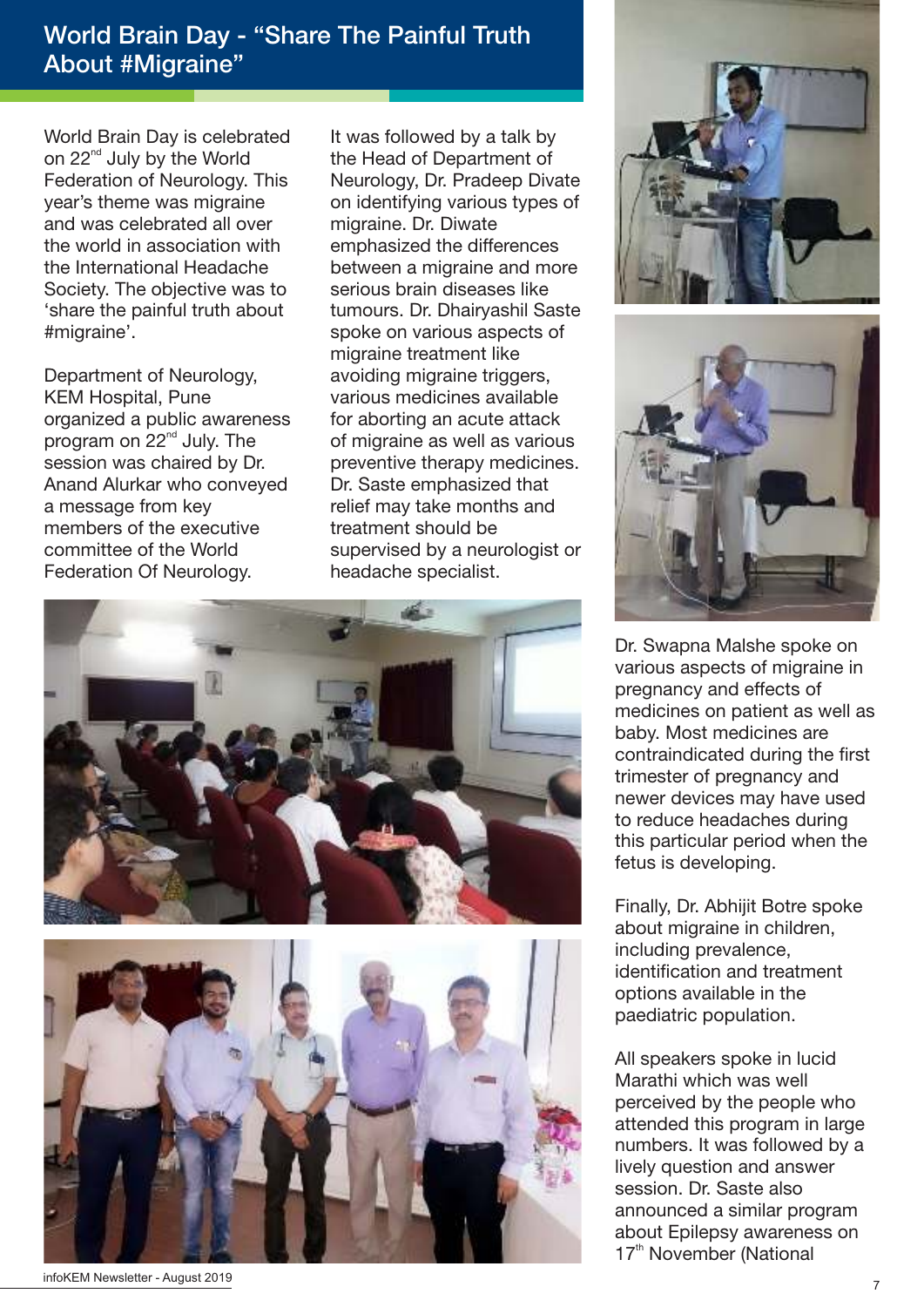#### Beginner's Manual Of Anthropometry

Anthropometry is the science that helps to measure the human body. Measurements include length, weight of human organs. A manual prepared by the researchers at Vadu Rural Health Programme (VRHP) has simplified the process of taking precise measurements. The primary author of this manual, Prof. Sanjay Juvekar explained that this manual will be useful to anthropologists, health scientists, field workers in the field of nutrition science to understand growth and development of children and various aspects of adult life. It will also benefit medical professionals who are not trained in conducting anthropometry to ensure a correct and scientific manner. Researchers including Ankita Shrivastav, Rutuja Patil, Himangi Lubree -all from the Vadu Rural Health Program of KEMHRC Pune and Shaunak Kulkarni, the Head of Anthropology at Pune University are also co-authors on this manual along with



#### Prof. Sanjay Juvekar who is the HOD of VRHP.

This manual of operations focuses on the how of anthropometry rather than dwelling on theory. This feature of the manual makes it unique. It helps us understand the steps that need to be taken during data collection in order to accurately measure and weigh children, avoiding

common errors. It is important for field workers that they should follow the instructions in the field and also review them regularly. This manual will also help trainers to train those accurately and scientifically conducting Anthropometry.

The Manual was released at the Anthropology congress held recently at Pune University by the hands of Dr.Vijay Bhatkar.

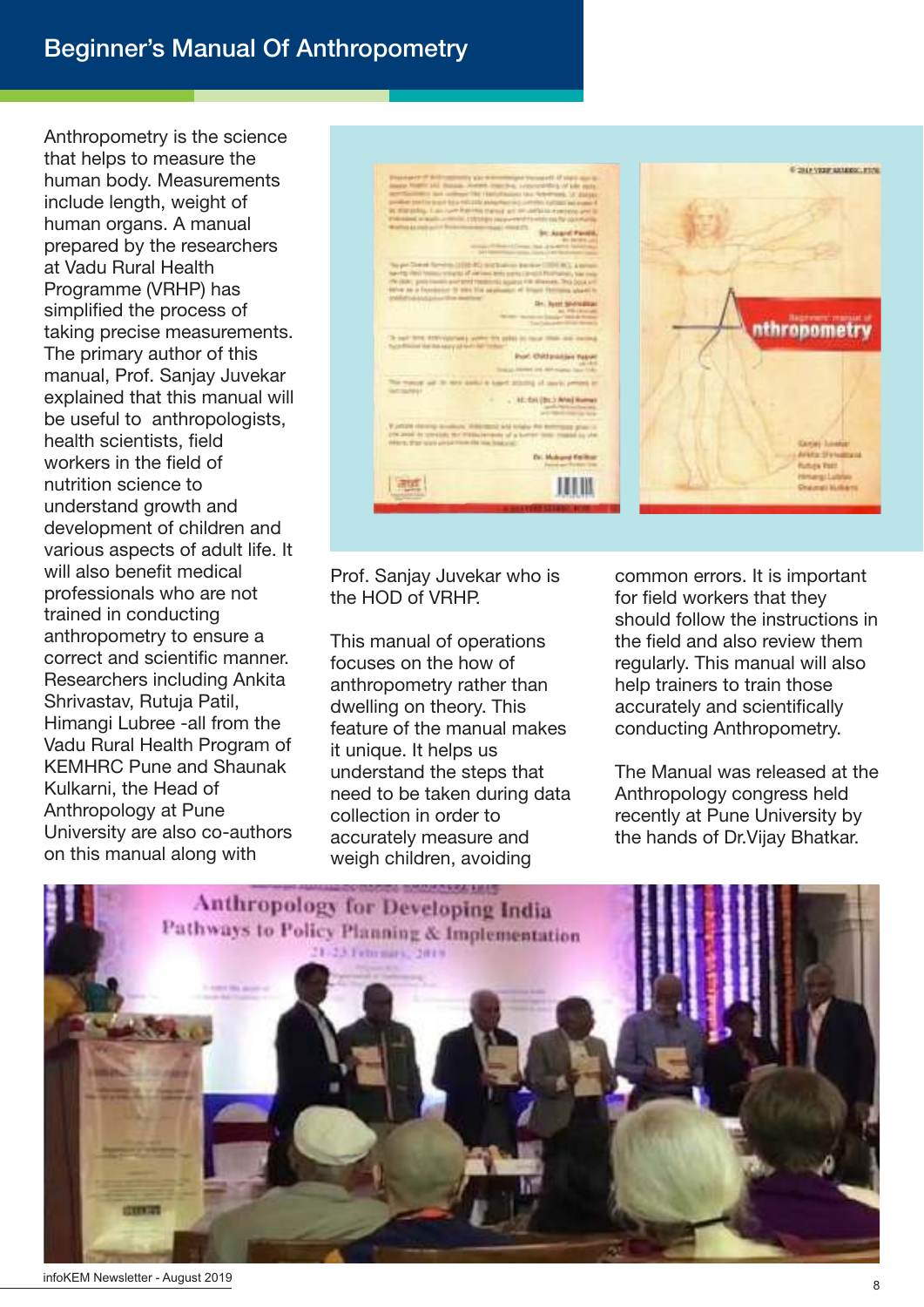#### Diabetes Guest Lecture On: Metabolism Of Vitamins And Cofactors In Plant And Algae



A guest lecture was arranged by Diabetes Unit on Wednesday,  $24<sup>th</sup>$  July, 2019. The speaker was Professor Alison Smith, of the department of Plant Sciences at Cambridge University, UK. Professor Smith is a plant biochemist with research interests in understanding the metabolism of vitamins and cofactors in plants and algae. Her group has demonstrated the role of thiamine and cobalamin in algae, and have developed metabolic engineering strategies to enhance production of such compounds in algae. Her talk introduced the audience to the fascinating world of algae, their uptake and utilization of Vitamin B12. This is being explored in a joint project with the Diabetes Unit where algae enriched in B12 could be served as vegetarian, and therefore culturally acceptable, sources of B12 in our population. This is an exciting novel way of



approaching the widespread problem of B12 deficiency. The audience comprised research staff, clinicians and the administration was represented as well. Dr. Yajnik summarized the talk and opened the discussion before concluding the session.

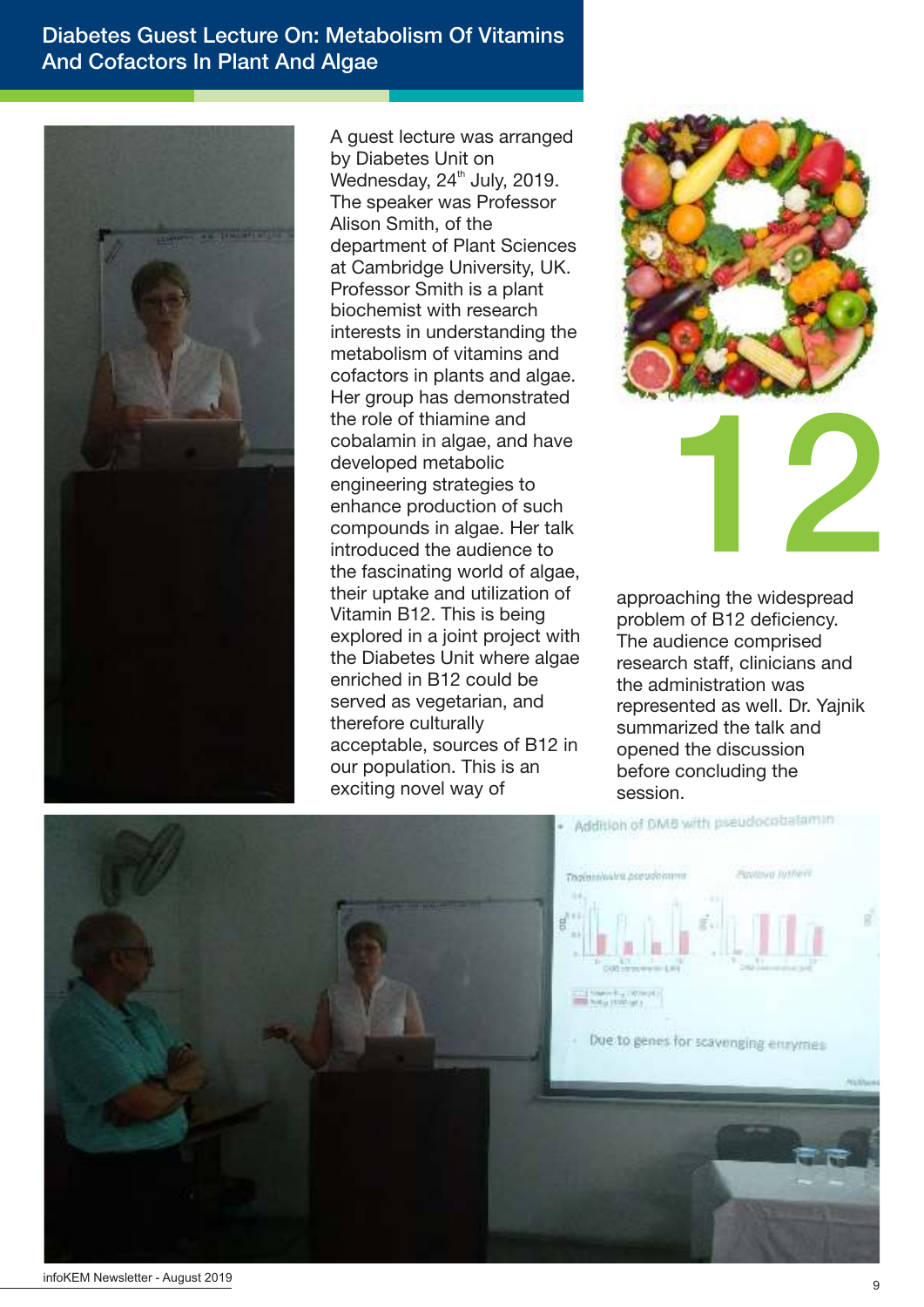On  $25<sup>th</sup>$  July, 1969, when I started my very first job at the KEM Hospital, Pune, little did I realise that this appointment - or relationship as I like to call it - would outlive and outnumber everyone and everything else in my life. My first job has been my only job and definitely my last one. It has evolved into a calling of sorts.

As a young 19 year old from a small town, it was daunting to be interviewed first by the Late Mr. Gadkari and then officially 'screened' by Late Dr. Banoo Coyaji. I was thrilled when I got the job and determined to do my best! Especially because my mom and aunt kept reminding me that THIS is where I'd been born – all of 19 years ago! I joined five days short of the Nursing Home inauguration and have watched this wonderful institution flourish and grow from strength to strength over the years. In a way, the hospital's growth and mine have been almost parallel -

we've grown from tender teenagers to mature sexagenarians rather gracefully over the last fifty years, even if I say so myself.

It is humanly impossible for a person to be so closely associated with an organization for so long and not form some deep, long lasting friendships and bonds. My affection for the first family of KEM Hospital, Pune transcends three generations - both KJC and Xerxes have been wonderful bosses whom I admire and cherish. Dr. Furrokh Wadia, who took me under his wing and not just trained me professionally but also mentored me kindly for many years, will always have a special place in my heart. His family, too, has always been the epitome of kindness and generosity towards my colleagues in general and me in particular. There are so many other people whose lives touched mine and transformed it. I've learned not just professional skills but I've grown as a



human being – all thanks to the wonderful people who gave me limitless amounts of time, kind words, encouragement and sometimes even hope. Their names, faces and memories weave a collage of deep emotion and gratitude in the fabric of my existence.

Over the years I have seen medical students graduate to residents, start private practices, succeed as specialists and thrive as some of the most gracious, generous and gentle human beings I know. Every medical practitioner here has his or her priorities and ethics absolutely aligned with the Hippocratic Oath. This makes the hospital a humane space - a space one is proud to have spent one's life's service in.

50 years roughly equals to 18,250 days or 4,38,000 hours or 2,62,80,000 seconds – but what does that translate to for me?

On the occasion of my 'half century' at KEM Hospital, Pune, as I reflect and reminisce, it is natural to start getting overwhelmed by the history, the gratitude, the personalities, the experiences and the millions of little things that make up these millions of moments. But the one emotion that wins by a distance is PRIDE! I have been and will always remain very VERY proud to be a small part of an amazing institution that works tirelessly, devotedly and effectively in the service of society. Thank you, KEM Hospital, Pune, for such a wonderful journey! May your tribe increase and you grow exponentially over the decades and centuries to come.